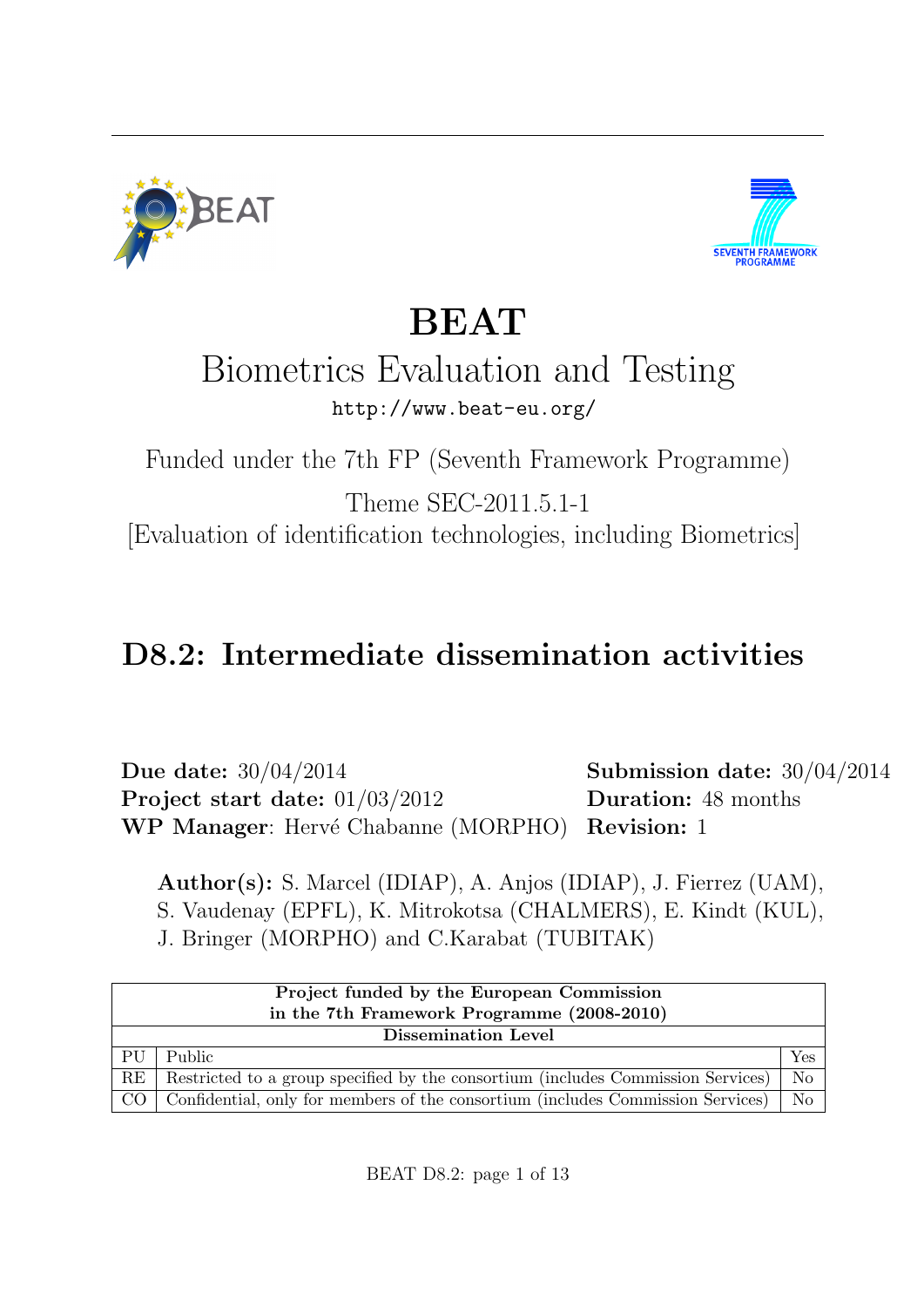BEAT D8.2: page 2 of [13](#page-12-0)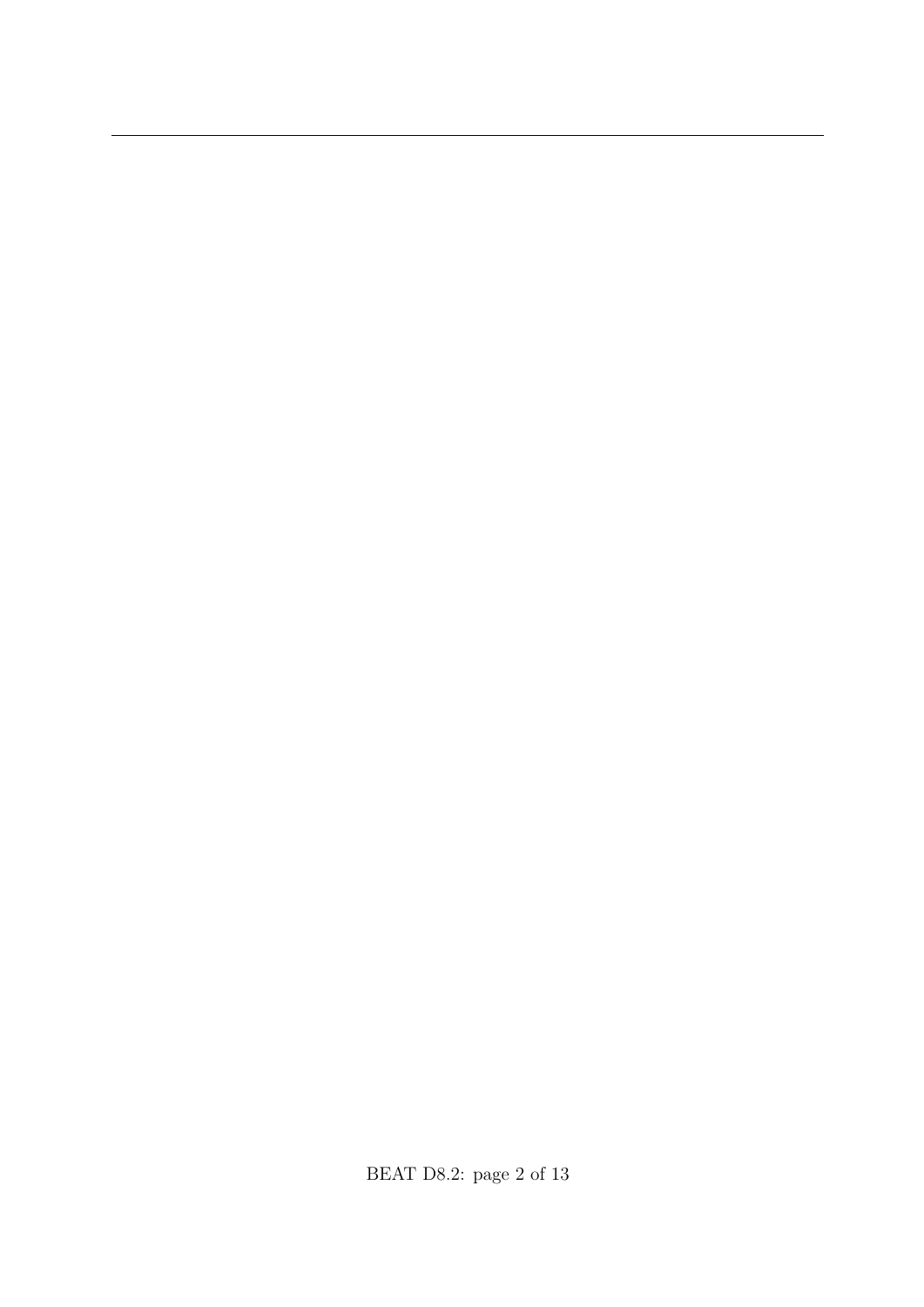

### D8.2: Intermediate dissemination activities

#### Abstract:

This deliverable is a report on the intermediate dissemination activities and is also an update of the initial planning.

BEAT D8.2: page 3 of [13](#page-12-0)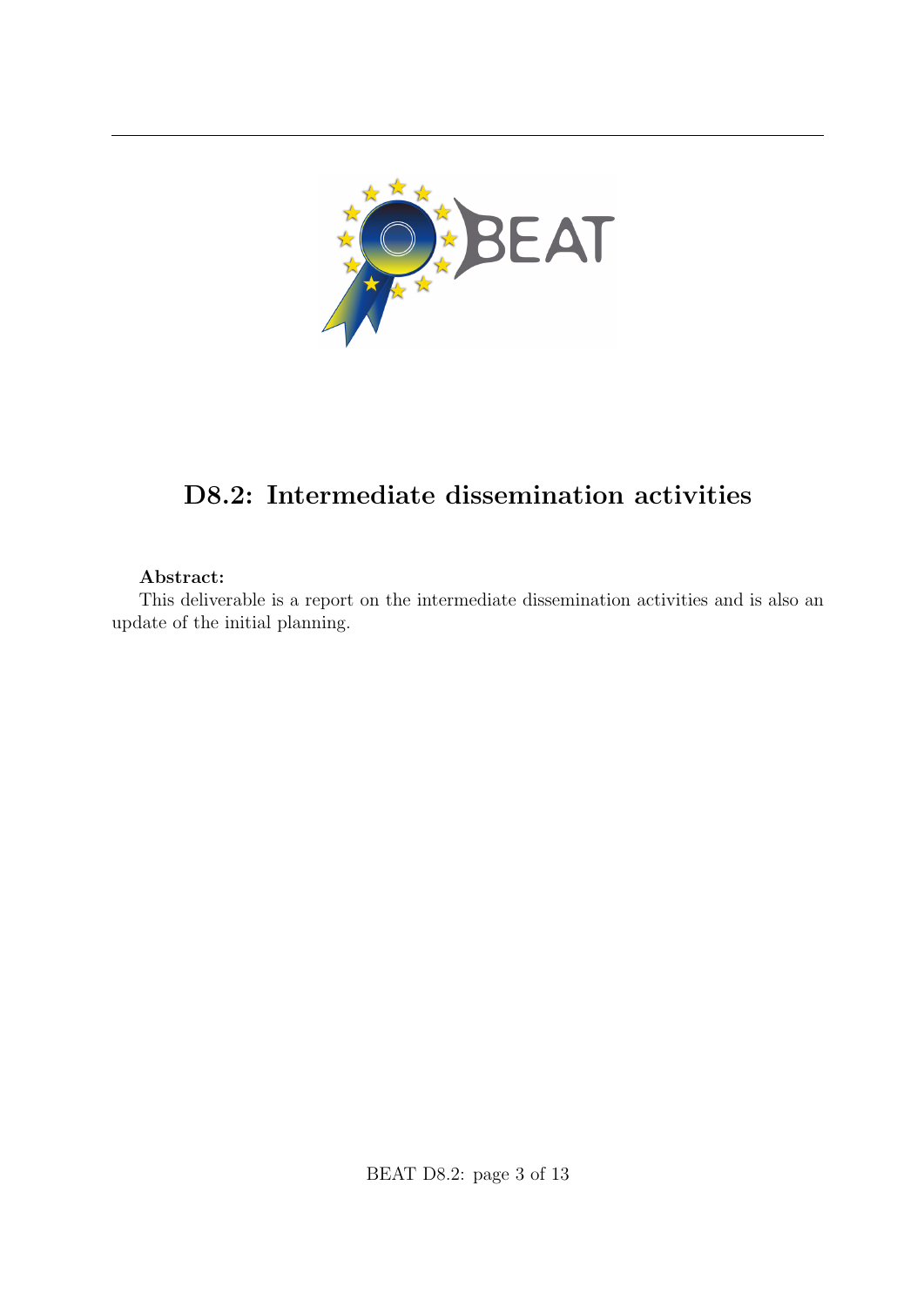BEAT D8.2: page 4 of [13](#page-12-0)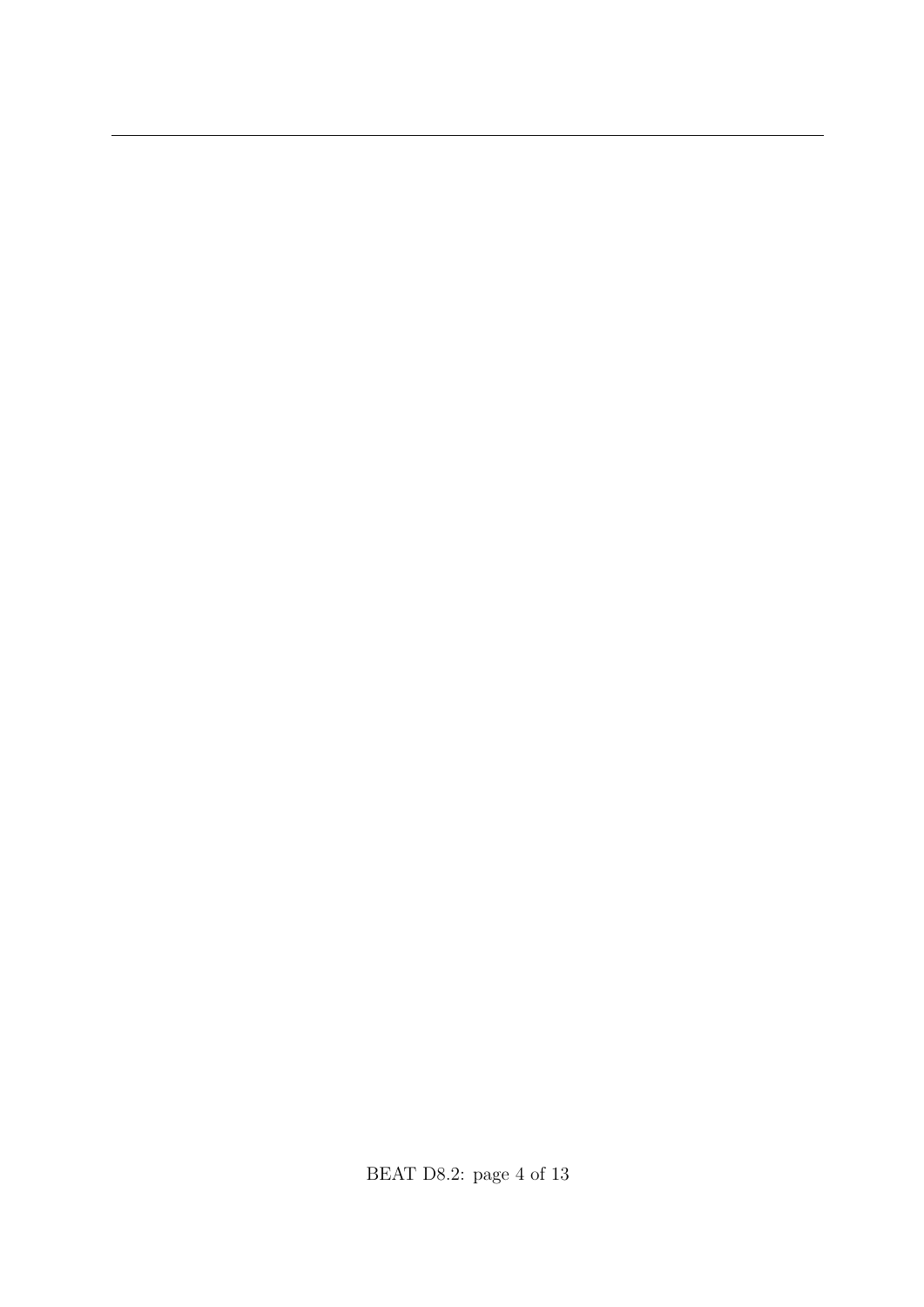## Contents

| $\mathbf{1}$   |     | Current or achieved dissemination activities |    |
|----------------|-----|----------------------------------------------|----|
|                | 11  | <b>IDIAP</b>                                 |    |
|                | 1.2 |                                              | 7  |
|                | 1.3 |                                              | 7  |
|                | 1.4 | EPFL                                         | 8  |
|                | 1.5 | <b>CHALMERS</b>                              | 8  |
|                | 1.6 |                                              | 9  |
|                | 17  | CEA.                                         | 9  |
|                | 1.8 | <b>MORPHO</b>                                | 9  |
|                | 1.9 | <b>KULEUVEN</b>                              | 10 |
|                |     |                                              |    |
| $\overline{2}$ |     | Planned dissemination activities             | 11 |
|                | 21  | <b>IDIAP</b>                                 | 11 |
|                | 2.2 | UAM                                          | 11 |
|                | 2.3 |                                              | 11 |
|                | 24  | EPFL                                         | 12 |
|                | 2.5 | <b>CHALMERS</b>                              | 12 |
|                | 2.6 |                                              | 12 |
|                | 2.7 | CEA.                                         | 12 |
|                | 2.8 | <b>MORPHO</b>                                | 12 |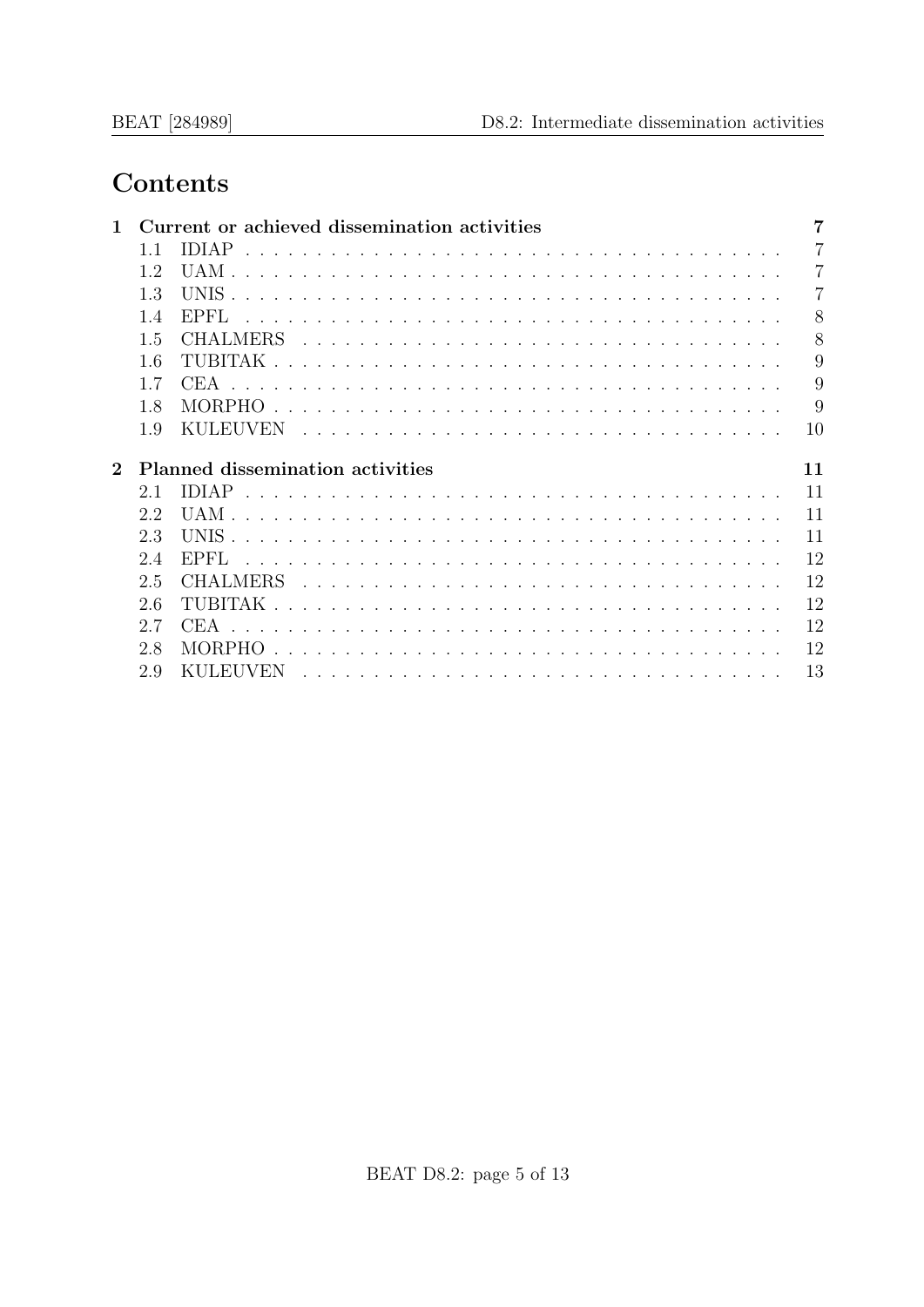BEAT D8.2: page 6 of [13](#page-12-0)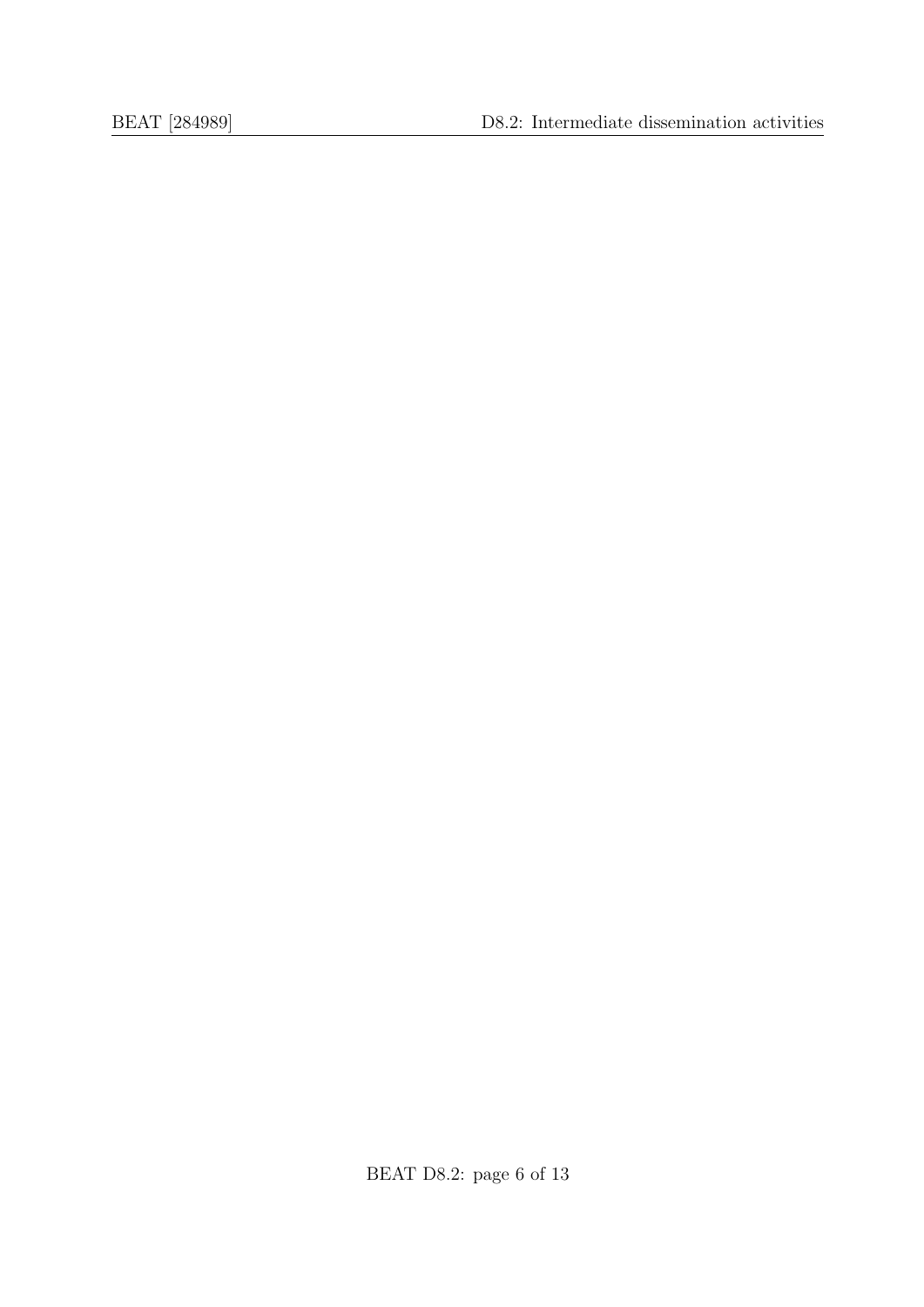### <span id="page-6-0"></span>1 Current or achieved dissemination activities

In the following, we briefly report some dissemination activity which BEAT partners, jointly or independently each others, are currently conducting or conducted successfully.

#### <span id="page-6-1"></span>1.1 IDIAP

- (Achieved) Organizing of a "Spoofing Challenge" in conjunction to the International Conference on Biometrics (ICB) June 2013.
- (Achieved) Competition chair of the International Conference on Biometrics (ICB) June 2013.
- (Achieved) Papers at ICPR 2012/2014, BioSig 2012, ACM MM 2012, ICB 2013, IMAVIS 2013, CVPR WS Biometrics 2013, Interspeech 2014, ICASSP 2014, NIST IBPC 2014 and Odyssey 2014 (The Speaker and Language Recognition Workshop).
- (Achieved) Ph.D. Thesis of Laurent El-Shafey concluded.
- (Current) Book chapters for anti-spoofing on 2D face and evaluation metrics.
- (Current) Submission of papers to IJCB 2014, BioSig 2014 and TIFS.

#### <span id="page-6-2"></span>1.2 UAM

- (Achieved) Organization of the International Conference on Biometrics (ICB), June 2013.
- (Achieved) Publication of papers on journals: Computer Vision and Image Understanding and IEEE Trans. on Image Processing, Pattern Recognition Letters, Information Sciences.
- (Achieved) Publication of papers on conferences: ICPR 2012, CIARP 2012, ICB 2013, ICCST 2013, Black Hat USA 2012.
- (Current) Presentation of papers at ICPR 2014.

#### <span id="page-6-3"></span>1.3 UNIS

- (Presented) Blur kernel estimation to improve recognition of blurred faces at ICIP 2012.
- (Presented) Presentation of a paper entitled "A Discriminative Parametric Approach to Video-based Score-level Fusion for Biometric Authentication" at ICPR2012 in Japan.

BEAT D8.2: page 7 of [13](#page-12-0)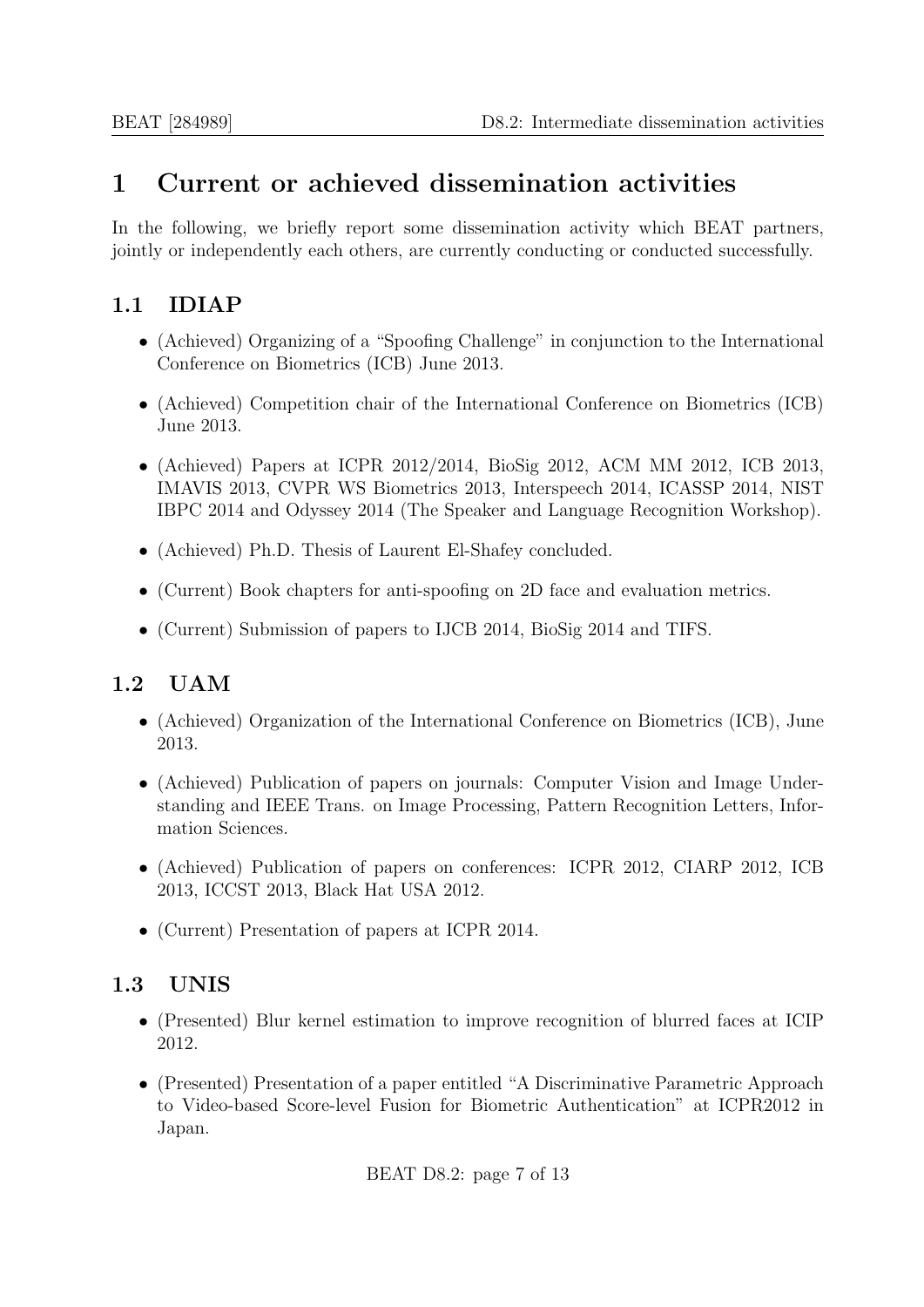- (Published) Preparation of an invited book chapter entitled "An Analysis of Biometric Performance Change Over Time: A Multimodal Perspective", which will contribute to the book " Age factors in Biometric Processing", edited by Prof Michael Fairhurst. We subsequently gave a talk on Multimodal Ageing (and habituation) at NIST IBPC 2014: http://youtu.be/Ad-GdKzInA0)
- (Current) Serving in the IEEE Biometrics Council Education Committee ([http:](http://www.ieee-biometrics.org/about) [//www.ieee-biometrics.org/about](http://www.ieee-biometrics.org/about))
- (Cancelled) Delivering lectures at Institute of Automation, Chinese Academy of Sciences, Beijing, China, in November 2012. [I wonder if we should delete this?]
- (Delivered) Delivering a training workshop for IEEE Certified Biometrics Professional (IEEE CBP) in Kuala Lumpur, Malaysia, tentatively planned scheduled for September 2012.
- (Delivered) Organisation of Biometric School 2013 (Winter Edition) in Malaysia. This took place on 6-9 January 2014. Presented a talk entitled 'Biometric Evaluation and Testing Using the BEAT Platform'
- (Delivered) A talk entitled: 'Biometric Menagerie' with reference to D3.5 at the Biometrics Working Group Meeting Number 64 held on the 13th of February 2014 at The Royal Netherlands Embassy, London
- (Published) Preparation of an invited book chapter entitled "State-of-the-Art LBP Descriptor for Face Recognition", which will contribute to the book " Introduction to Local Binary Patterns: New Variants and Applications", edited by Sheryl Brahnam, Lakhmi C. Jain, Loris Nanni, Alessandra Lumini.

#### <span id="page-7-0"></span>1.4 EPFL

- (Achieved) Publication of a paper entitled "Outsourced Pattern Matching" at ICALP 2013, Springer, 2013. Sebastian Faust, Carmit Hazay and Daniele Venturi.
- (Current) other papers in submission

#### <span id="page-7-1"></span>1.5 CHALMERS

- (Achieved) Invited presentation and publication entitled "A Privacy-Preserving biometric authentication protocol revisited", at YACC 2014, Aysajan Abidin and Aikaterini Mitrokotsa.
- (Achieved) The participation in BEAT allowed Chalmers to participate in various new research collaborations and research projects at international levels (including for example research collaborations with Belgium, Switzerland, France) and international, including Horizon2020 proposals (list confidential).

BEAT D8.2: page 8 of [13](#page-12-0)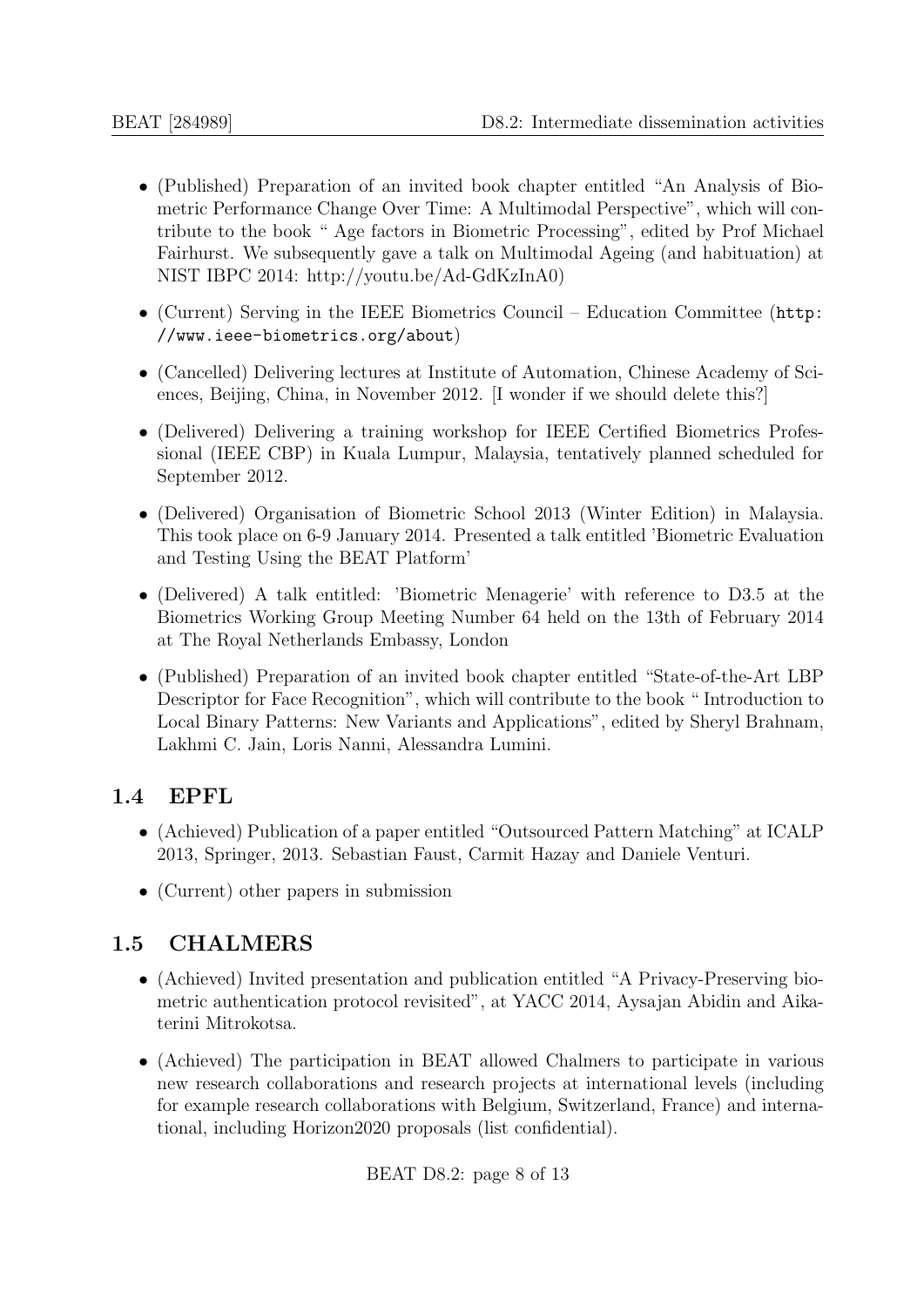- (Current) Active participation in various symposia and workshops of the European Association for Biometrics, (2012 - present).
- (Current) Chalmers also actively participates in the transfer of the knowledge and expertise gained in BEAT in academic courses bachelor thesis project and master thesis project.
- (Current) Other papers in preparation for submission.

#### <span id="page-8-0"></span>1.6 TUBITAK

- (Achieved) Preparation and presentation of several papers at IBPC (International Biometric Performance Testing Conference) 2014, IEEE SIU 2014.
- (Current) Preparation and submission of a paper on biometric hashing to the tenth International Conference on Intelligent Information Hiding and Multimedia Signal Processing 2014 which will be held on August 27-29, 2014 in Kitakyushu, Japan.
- (Current) Preparation and submission of a paper on biometric hashing to the International Joint Conference on Biometrics (IJCB 2014).
- (Current) Preparation and submission of a paper (named THRIVE) IEEE Transactions on Information Forensics and Security journal.
- (Current) Involved in the discussion with international experts by organizing brainstorming meetings on privacy preservation tachnologies for biometrics and joint usage of biometrics with cryptographic primitives.
- (Current) Involved in the discussion with national stakeholder (i.e. Ministry of Interior, Turkey) on biometric security and privacy.

#### <span id="page-8-1"></span>1.7 CEA

- (Achieved) none
- (Current) Involved in the discussion with Certification Bodies to create a subgroup for technical discussions on evaluation of biometric security.

#### <span id="page-8-2"></span>1.8 MORPHO

• (Achieved) Publication of a journal paper entitled "Privacy-Preserving Biometric Identification Using Secure Multiparty Computation: An Overview and Recent Trends," at IEEE Signal Processing Mag. 2013.

BEAT D8.2: page 9 of [13](#page-12-0)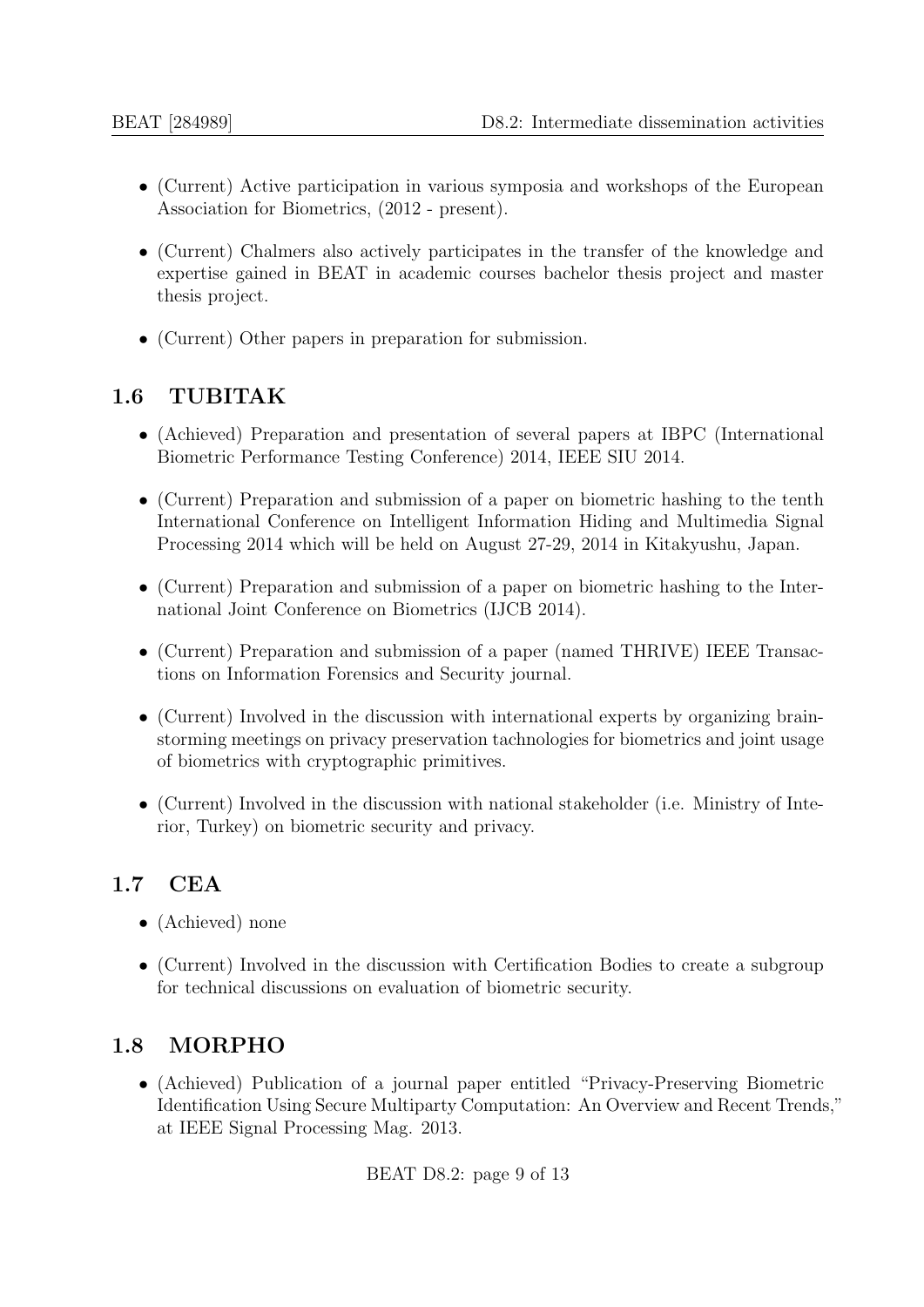- (Achieved) Presentation of SC27 works related to biometrics and BEAT entitled "IT Security Standards ISO/IEC SC27" at a session on Standards, Biometrics 2012, London.
- (Achieved) Submission of a book chapter on Secure Multiparty Computation for biometric recognition.
- (Achieved) Publication of a journal paper entitled "Protection des données biométriques pour le respect de la vie privée" at Revue de l'Electricité et de l'Electronique, 2013.
- (Current) Already involved on SC27 and SC37 discussions on biometric security.
- (Current) Involved in the discussion with Certification Bodies to create a subgroup for technical discussions on evaluation of biometric security.
- (Current) Contribution to communicate and support BEAT results towards ISO or CEN standardization activities, with in particular an active participation to the ongoing projects related to antispoofing evaluation and template protection evaluation.

#### <span id="page-9-0"></span>1.9 KULEUVEN

- (Achieved) Book chapter and thesis.
- (Achieved) The participation in BEAT allowed KU Leuven to participate in various new research collaboration in new RTD projets at various levels, national (including for example research collaborations in Belgium, Switzerland, the Netherlands, Norway and the United Kingdom) and international, including Horizon2020 proposals (list confidential).
- (Current) KU Leuven also actively participates in the transfer of the knowledge and expertise gained in BEAT in academic courses, including the teaching in the ManaMa (Master after Master) IP/ICT course at the KU Leuven HUB Brussels (2012-2014). KU Leuven also gave input in teaching on data protection issues for engineer students in Norway (GUC).
- (Current) Active participation in General Assembly and various symposia of the European Association for Biometrics, (2011 present)
- (Current) Invited Chair of Panel "Ethical and Privacy issues of Biometrics and Identity Management" planned at the EAB-RPC programme in Darmstadt, Fraunhofer IGD, 8-9 September 2014
- (Current) Invited expert CPDP panel "Privacy practices in Biometric Applications", CPDP, Reforming Data Protection: the Global Perspective, Brussels, 2014
- (Current) Invited expert by Ministry of the Interior and Royal Affairs, the Netherlands, for Expert platform on Identity (2013-present)

BEAT D8.2: page 10 of [13](#page-12-0)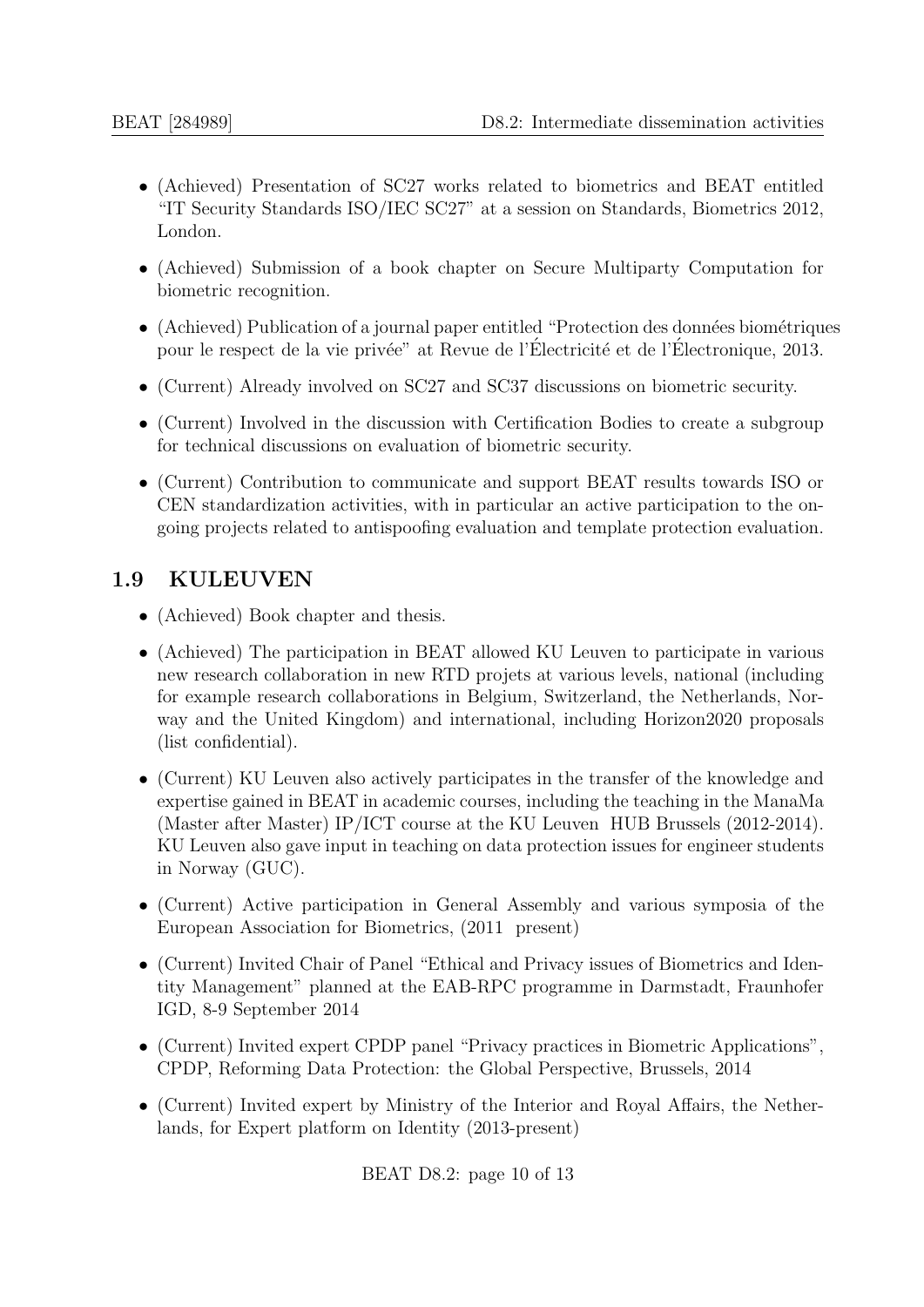• (Current) Invited expert in EU wide group on Breeder documents, initiated by the Joint Research Center (JRC) of the EU Commission (2013-present)

### <span id="page-10-0"></span>2 Planned dissemination activities

In the following, we briefly report some dissemination activity which BEAT partners, jointly or independently each others, are planning to conduct.

#### <span id="page-10-1"></span>2.1 IDIAP

- (Planned) Organization and participation to the BEAT Workshop during the EU Research Project Conference.
- (Planned) Organization of an IJCB 2014 workshop on the BEAT platform.
- (Planned) Book chapter on Introduction to Anti-Spoofing to be submitted.
- (Planned) Submission of papers to TASLP 2014, BTAS 2015, FG 2015 and TIFS.
- (Planned) Talks on BEAT at various events (Homeland Security Conference Abhu Dabi, Biometrics London, EAB Symposium).

#### <span id="page-10-2"></span>2.2 UAM

- (Planned) Submission of papers to IJCB 2014
- (Planned) Submission of papers to IEEE Trans. on IFS SI on Spoofing, Proceedings of the IEEE
- (Planned) Submission of papers to Black Hat USA 2014
- (Planned) Submission of papers to Pattern Recognition Letters, IEEE Trans. on PAMI

#### <span id="page-10-3"></span>2.3 UNIS

- (Planned) Submission of papers to IJCB 2014, PR, PAMI, ICPR, ICB, BTAS, ECCV workshop BeFIT on topics around Benchmarking Facial Image Analysis Technologies
- (Planned) To provide materials for BIOSIG conference 2014 on Evaluation of Biometric Performance. The talk will be delivered by Julien Fierrez.
- (Planned) Organisation of a tutorial entitled 'Biometric Menagerie and its impact on performance calibration and system evaluation' at BTAS 2014.

BEAT D8.2: page 11 of [13](#page-12-0)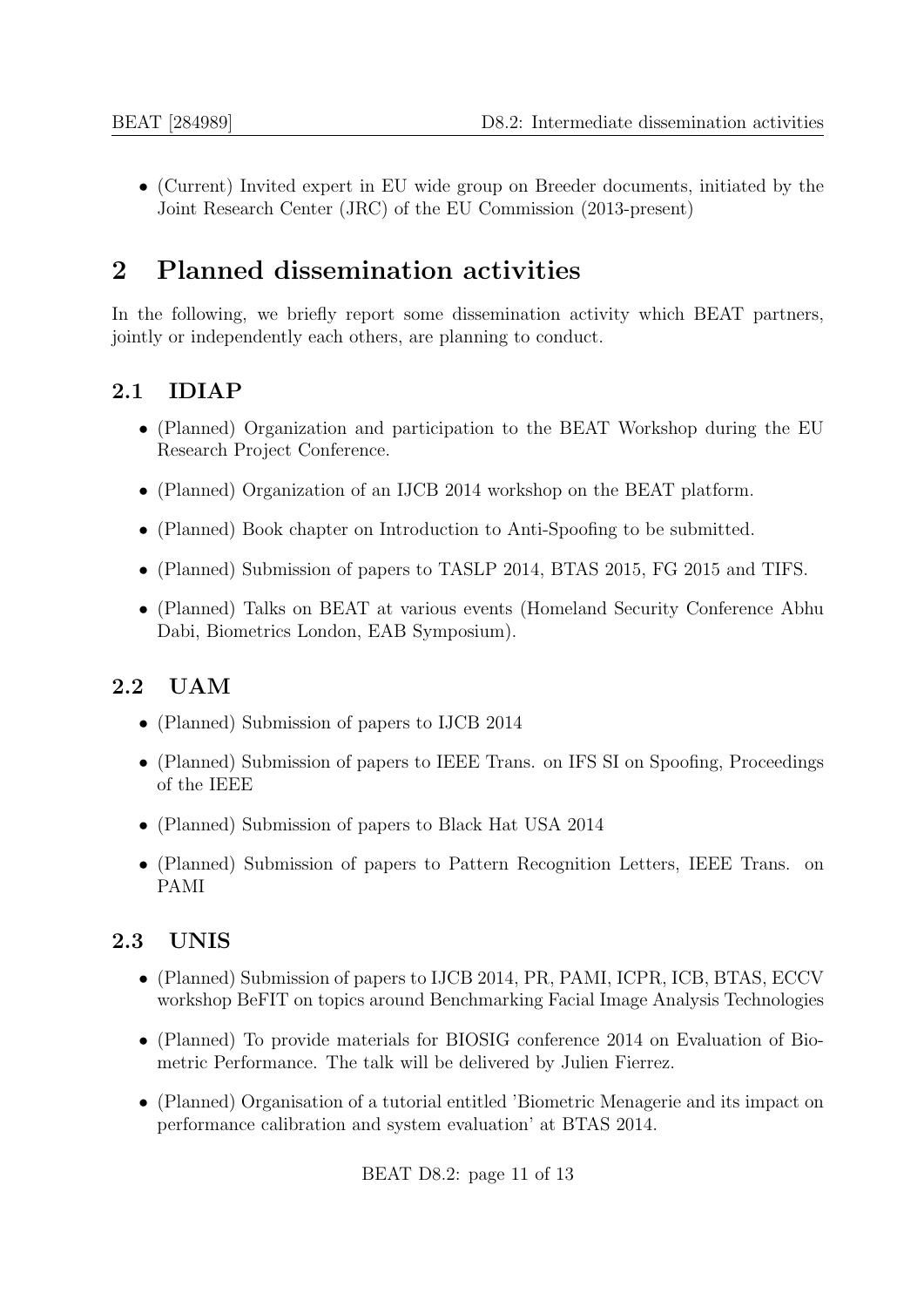#### <span id="page-11-0"></span>2.4 EPFL

• (Planned) participation to the BEAT Workshop during the EU Research Project Conference

#### <span id="page-11-1"></span>2.5 CHALMERS

- (Planned) Submission of papers to CANS, SAC and other security related conferences and journals
- (Planned) Presentation of a paper entitled "A privacy-preserving biometric authentication protocol" at YACC 2014

#### <span id="page-11-2"></span>2.6 TUBITAK

- (Planned) Participation to the BEAT Workshop during the EU Research Project Conference and making a presentation on privacy preservation technologies for biometrics in the conference
- (Planned) Submission of papers to the  $8^{th}$  IAPR/IEEE International Conference on Biometrics (ICB) 2015, Biometrics Theory, Applications and Systems (BTAS) Conference 2015, the  $11^{th}$  IEEE international Conference on Automatic Face and Gesture Recognition 2015, the  $23<sup>th</sup>$  Signal Processing and Communications Applications Conference (SIU 2015) and IEEE Transactions on Information Forensics and Security journal.
- (Planned) Talks on BEAT at various events on biometrics, security and privacy.

#### <span id="page-11-3"></span>2.7 CEA

• (Planned) participation to the BEAT Workshop during the EU Research Project Conference

#### <span id="page-11-4"></span>2.8 MORPHO

- (Planned) Submission of papers to BTAS, ICB (or IJCB), IFS, WIFS, or embedded security (CARDIS, COSADE) conferences/journals
- (Planned) Presentation of a paper entitled "Studying Leakages on an Embedded Biometric System Using Side Channel Analysis" at COSADE 2014

BEAT D8.2: page 12 of [13](#page-12-0)